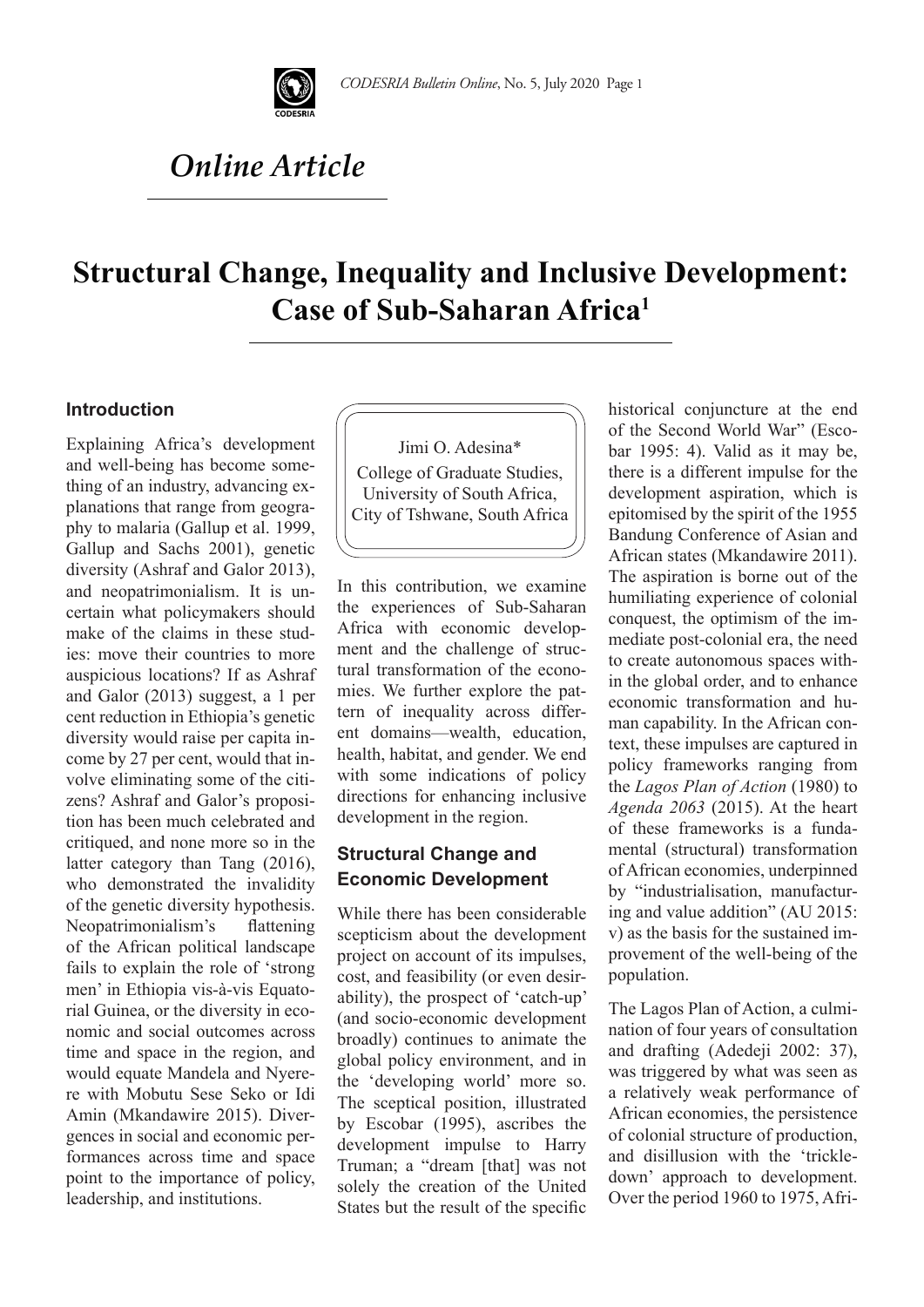ca's aggregate annual GDP growth rate was 4.5 per cent instead of the target of 6 per cent set in the UN Second Development Decade. Exports grew at 2.8 per cent instead of the target of 7 per cent. On the other hand, import grew at an annual average of 10 per cent instead of the target of 7 per cent (Adesina 2006). The African Union's *Agenda 2063* takes up the aspirations that underpinned the Lagos Plan of Action and the 'nationalist' development intentions.

In between the two periods have been several socio-economic interventions but none more profound and enduring than the neoliberal turn in the policy framing of the economic, social, and political agenda. It set in motion, from the early 1980s, a fundamental shift in Africa's development trajectory rolling back of the state, denunciations of industrial policy, and a long period of mass entitlement failure on the continent, especially in the Sub-Saharan African region. What it did not do, though, was address the structural problems identified in the Lagos Plan of Action. In addition to the lost decades, the effect has been what Mkandawire (2005) referred to as the maladjustment of African economies.

In broad terms, the composition of Sub-Saharan Africa's GDP has changed little between 1965 and the 2010s (cf. Figure 1), although this belies the size of the economies, the shifting rates of growth, the policy impetuses that underpinned growth performance at different phases over the period, and diversity of specific country-level composition of GDP.3 The contribution of the manufacturing value-added in Sub-Saharan Africa to the GDP declined from 17.86 per cent in 1976 to 11 per cent in 2012, before a slight increase to 11.23 per cent



**Figure 1**: Sub-Saharan Africa—Sectoral Contribution to GDP (%)

Source: World Bank *Africa Development Indicators* Database (2020 online).2

in 2014. The recovery from 16.3 per cent in 1978 to 17.04 per cent in 1980 was offset by a continuous decline after 1980.4

A key feature of Sub-Saharan Africa's GDP is that it was always dominated by the Service sector, which rose from 46.96 per cent in 1965 to 58.38 per cent in 2014, although across time the composition varied. Financial services and the telecommunication industries play an increasing role in the sector and driving growth (World Bank 2015). Rather than a manufacturing sector-led structural change in the economy, the intensive high skill segments of the services sector are driving change. This has implications for inequality and inclusive development, which we discuss in the next two sections.

At the other end is the expansion in the informal economy. Its share of non-agricultural employment grew from 67.3 per cent in the 1980-84 period to 86.9 per cent in the 1995-99 period before declining to 65.9 per cent in the 2005-10 period (Charmes 2012). There is, of course, considerable variation between countries in the region. The percentage of persons employed in the informal sector (as a share of non-agricultural activities) ranged from 9.3 per cent in Mauritius to 71.4 per cent in Mali (ILO 2012). Over half of the gross value added (GVA) in the region's non-agricultural GVA came from the informal sector in the 2000s (Charmes 2012). In the same period, the combined GVA for the informal sector and agriculture was 63.6 per cent. This speaks to the dual-track trajectory of economies in the region: a high-investment, high-skill segment and a low-skill, low-investment segment, the latter being the abode of most of the poor, with considerable implications for deepening inequality.

The adverse impact of orthodox neoliberal policies deployed in the region can be assessed from the trend in per capita GDP, measured in constant 2005 US dollars (cf. Figure 2). After a steep rise from 1960 to 1974, when the region's per capita GDP rose to US\$980.63, it went into a steep decline after 1980 (to US\$769.31 in 1994). It was not until 2010—more than two-and-half decades later—that it recovered to the 1974 level. Again,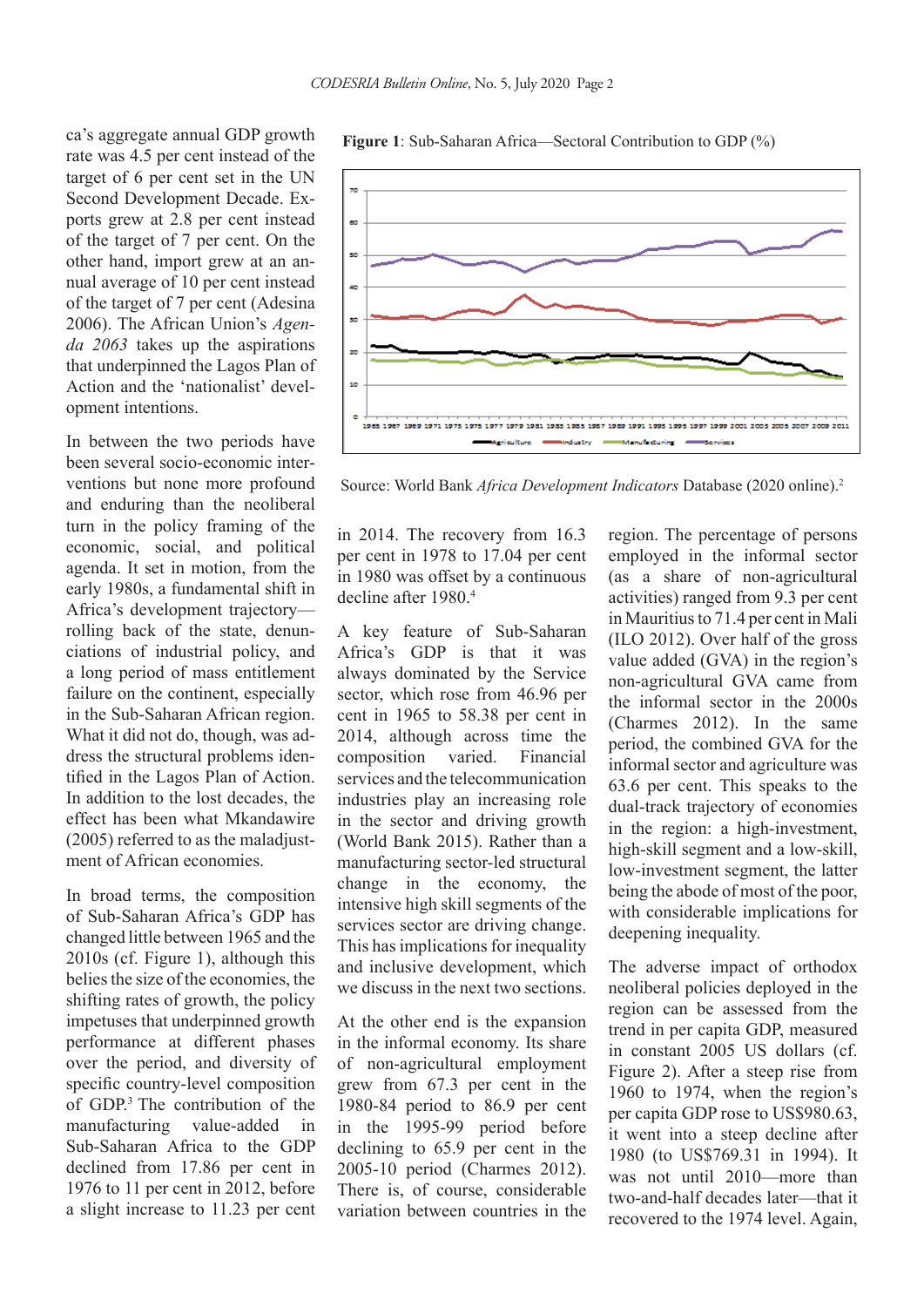

**Figure 2**: Sub-Saharan Africa GDP per capita (Constant 2005 US\$)

Source: World Bank World Development Indicators Database (2016).

there are significant inter-country variations across the region. Per capita GDP does not tell us much about the well-being of people in an economy, and there is no oneto-one relationship between GDP growth rate or per capita GDP and citizens' well-being. However, the relative translation into well-being and inequality between the periods before and after the early 1980s is instructive. Robust social policy instruments help in translating growth into well-being; especially with active labour market policies, expansive social investment, and public social provisioning. Often, these measures reflect the health of an economy. In the medium to long terms, a healthy economy is essential for sustaining robust and equitable social policy instruments.

If we exclude South Africa, the growth rate of the region's GDP rose from 0.4 per cent in 1961 to 10.4 per cent in 1970, 8.3 per cent in 1974, and an average of 5.9 per cent between 2004 and 2008. The average growth rate from 1980 to 1985 was 1 per cent, with contractions in 1981 and 1983. Growth would remain unsteady until 1995. More dramatic is the trend in gross domestic savings as a percentage of GDP over the period 1960 to 2011, which experienced a steady increase from 20.4 per cent in 1960 to 25.17 per cent in 1980 to a sharp decline after that (cf. Figure 3). Even with small recoveries, the region has not recovered to anywhere near the level in 1980, much less surpass it.

After the more recent narratives of "Africa Rising" (The Economist 2011)—which followed an earlier claim of Africa as 'The hopeless continent" (The Economist 2000)—the emerging fiscal and balance of payment difficulties, and the resurgence of public debt, in a growing number of African countries speak to the structural weaknesses of the more recent growth path. They talk of the increasing urgency of the structural transformation of the region's economies based on manufacturing-driven industrialisation. In successive reports since 2013, the UN Economic Commission for Africa reiterated the need for economic transformation based on job-enhancing industrial strategy (UNECA 2013, 2014, 2015). The emphasis in the 2016 report is on green industrialisation, which significantly changes the direction and composition of the economies without harming the environment (UNECA 2016). The same vision underpins the African Union's Agenda 2063.





Source: World Bank Africa Development Indicators Database Online (2020).<sup>5</sup>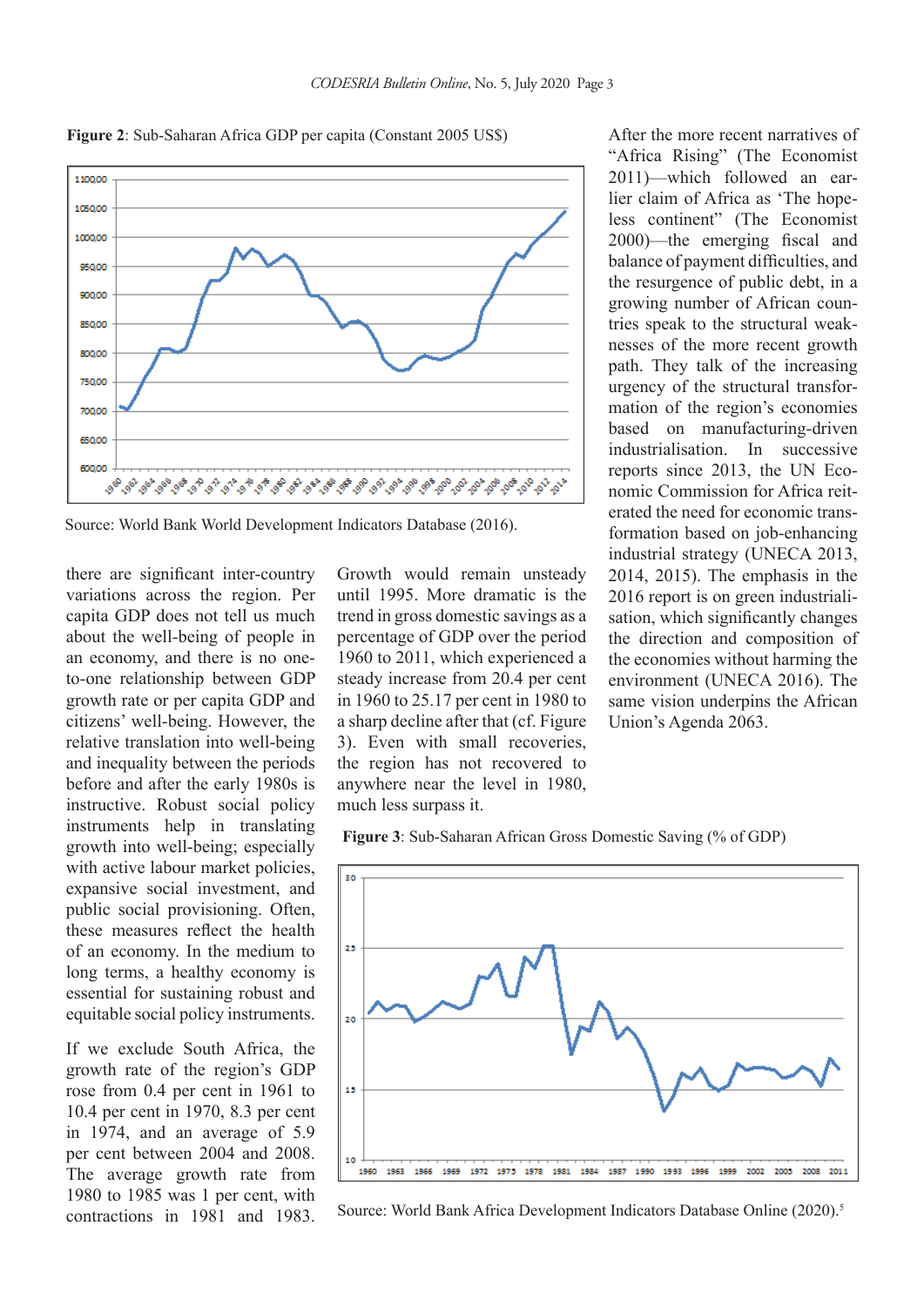## **Inequality and the challenge of inclusive development6**

There is broad consensus that average economic inequality in sub-Saharan Africa is among the highest in the world. Inequality has remained higher in sub-Saharan Africa, in the period from the 1960s to the late 2000s, than the rest of the world, except Latin America. Broadly, income inequality declined from the early 1960s to 1980 (Milanovic 2003, p. 10). Ravallion and Chen (2012) suggest that average income inequality rose from 1981 to 1990, declining between 1990 and 1996 before rising between 1996 and 2008. In each case, income inequality in sub-Saharan Africa was only lower than in Latin America. However, the average rate of income inequality and the trend hide significant variation in the region.

The ratio of the income share of the top 10 per cent relative to that of the bottom 10 per cent for the period between 1995 and 2014 ranged from 1 to 6.62 in Niger (2011) to 1 to 51.22 in South Africa (2011) (African Development Bank 2015). The share of the top 10 per cent in total income ranges from 25.83 per cent in Mali (2010) to 53.78 per cent in South Africa (2011). The countries with the highest income Gini indices are concentrated in Southern Africa.

Using per capita consumption expenditure data for the period 1991/3 to 2011, Cornia and Martorano (2015) found four distinct trends in 29 sub-Saharan African countries with at least four observation data points. In thirteen countries, the Gini trend declined between 1991/3 and 2011. Four countries registered an inverted U-shape trend in which the Gini

index rose before falling. In seven countries, the Gini index rose over the period. In the last group of five countries, the Gini trend took a U shape, with income inequality declining before rising over the period. Of the 29 countries, Ethiopia (2011) had the lowest Gini index at 33.6, while the Gini for Botswana (2009) and South Africa (2011) were 68.6 and 65.0, respectively. It is crucial, however, to know that consumption data are not a good measure of income inequality, much less wealth or asset inequality. Consumption data hides the discretionary incomes and assets of the better off in society.

A more graphic picture of inequality emerges when we consider wealth inequalities. Again, Africa's<sup>7</sup> wealth inequality level is only second to that of the Asia-Pacific region<sup>8</sup> (at 89.2). The countries with the highest wealth Gini index include South Africa (84.0), Botswana (81.7), Namibia (81.6), and Nigeria (81.4), all mineral resource-rich countries.

In the field of education, between 1999 and 2011, sub-Saharan Africa registered improvements in several indicators—from net enrolment ratio in primary school (58% to 77%) to gender parity (0.85 to 0.93), respectively. However, the region lagged behind other regions of the world, and between-country indicators vary widely. Across the region in 2012, 16.6 million girls and 13 million boys in the primary school age cohort were out of school (UNESCO 2015). In Nigeria in 2013 a child from the poorest quintile was over 23 times more likely never to have been in school compared with a child from the richest quintile; nine times in Ghana in 2011; twice in South Africa in 2013.

In the area of health, between 1990 and 2012, sub-Saharan Africa witnessed improvements in several indicators, although at levels lower than the global average. Again, there are variations across countries in the region (WHO 2014). While rising across the region, life expectancy at birth varied from 74 years in Cape Verde, Mauritius, and Seychelles to 46 years in Sierra Leone. The three island states are also countries with some of the most developed social policy architectures in the region. Again, while the infant mortality rate declined across the region between 1990 and 2012, the rate varied: from 13 per thousand live births in Seychelles to 182 in Sierra Leone. In Nigeria, much more than spatial location and education level of mothers, wealth inequality is the main driver of health inequality: DTP39 immunisation coverage is more than eight times lower in the poorest quintile than in the richest quintile. At the same time, there is parity or near parity at very high levels of coverage (between 89% and 99%) in immunisation between these quintiles in Burundi and Rwanda (WHO 2014). Across several indicators, wealth, spatial location (rural/urban), and the educational level of mothers are the main drivers of health inequalities (WHO 2014). But underlining these drivers is the extent of the engagement of public authorities in promoting and facilitating the wellness of the citizens.

While national-level inequality matters, especially rural-urban inequality, intra-city inequality tends to be higher than national level indices (UNHABITAT 2010, 2014). The highest levels of urban income inequalities are found in South Africa's major cities, generally above 7 Gini index with Pointe-Noire in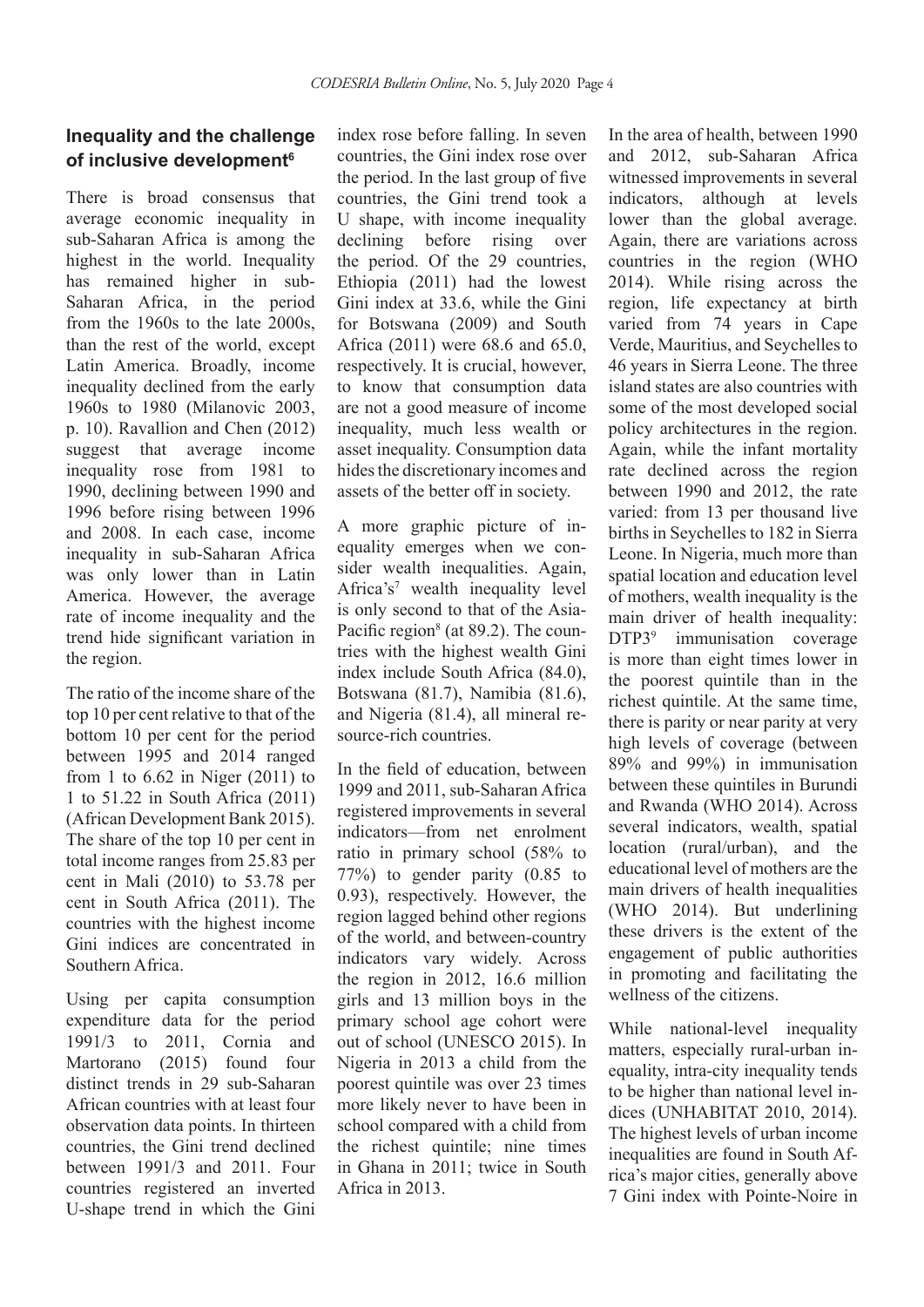Congo recording the lowest income inequality. Using consumption-based measures, Lomé (Togo) recorded the lowest Gini index at 3, with Maputo and Addis Ababa at over 5 (UNHABITATA 2010: 27). There is a better visual marker of the incidence of urban inequality than the slums in many of the region's urban areas. The size and growth path of slum-dwelling differ across the region. Between 1990 and 2010, countries such as Mali, Ghana, South Africa and Nigeria have seen declines in the proportion of urban dwellers that live in slums, while the percentage in Kenya remained steady at 55 per cent. By contrast, countries such as Malawi, Mozambique, and the Central African Republic have seen increases in the proportion of urban dwellers living in slums—to 70 per cent, 81 per cent, and 96 per cent, respectively. However, even for countries that experience declines in the share of urban dwellers living in slums, the absolute number is hardly comforting. For Nigeria and South Africa, for instance, the absolute number of slum dwellers rose from 33 million to 79 million and from 19 million to 30 million, respectively (UNHABITAT 2010: 29). The implications of state retrenchment, informal sector location, unemployment and underemployment for slum-dwelling are significant, and these speak as well to the challenge of inclusive development in the region.

Gender inequality deserves distinct exploration and here *The Global Gender Gap Report* (2014) provides a snapshot of the gender gap in sub-Saharan Africa along four domains: economic participation and opportunity, educational attainment, health and survival, and political empowerment. As with other aspects of inequality, there

is enormous between-country variation in the region. Rwanda, Burundi, and South Africa are the three top-performing countries on the overall gender gap index, with Cote d'Ivoire, Mali, and Chad being the worst three performers. However, the performance of countries varies across the sub-indexes. In 2015, Rwanda ranked highest in political empowerment, boosted by being the country with the highest percentage of female legislators in the world: 63.8 per cent of its parliamentarians are women (International Parliamentary Union 2015). Burundi, with a score of 0.86, topped the global sub-index for economic participation and opportunity, followed by Malawi (0.829), Botswana (0.816) and Kenya (0.81). The disparity in gender gap scores highlights the point that gender parity in education, for instance, does not automatically translate into gender equality in other domains. Globally and across the region social institutions (norms, practices, and law) remain critical drivers of gender inequality (OECD 2015). Here again, policy and leadership matter; the degree of mitigation of gender inequality is often a result of focused activism and strong public leadership.

## **In search of Inclusive Development**

Sub-Saharan Africa's recent growth performance has had divergent impacts on poverty and inequality across countries in the region. In countries like Uganda and Ethiopia, the poverty rate has declined significantly. Across the region, however, the number of people in absolute poverty<sup>10</sup> nearly doubled between 1981 and 2015—from 210.4 million to 419.6 million, while those living below the \$2.5/day (or \$3.10/ day) poverty line increased from 319 million in 1981 to 675.8 million in  $2011$ .<sup>11</sup> Similar to the level of inequality, the poverty level underscores the challenge of inclusive development. A particularly glaring feature of the 'Africa rising' (*Afrique emergente*) phase is the abysmally low growth elasticity of poverty—the percentage reduction in poverty rates associated with a percentage growth of per capita income. The initial stress on growth and market transactional path to securing wellbeing produced neither growth nor secured well-being. In more recent times, the accent has been on social assistance in mitigating chronic poverty—ranging from unconditional cash transfers to public works-based programmes. Important as these programmes are in *ameliorating* poverty, the transfers involved, as the World Bank (2014) acknowledged, are "insufficient to lift [people] out of poverty." Transfers generally cover between 12 per cent (Lesotho) and 27 per cent (Zambia) of beneficial households' income or consumption, $12$  and outside Southern Africa are mostly donorfinanced.

Sustainable, inclusive development would need to transcend the current narrow focus on poverty (Mkandawire 2010); it would require raising the productive capacity of people in the country, increased social investment (health and education), redistribution, with a focus of addressing gender inequalities. Addressing productivity issues would require in rural areas a focus on smallholder farmers: enhancing their productive capacity, investment in infrastructure, including upstream and downstream support for agricultural production. Countries such as Ethiopia,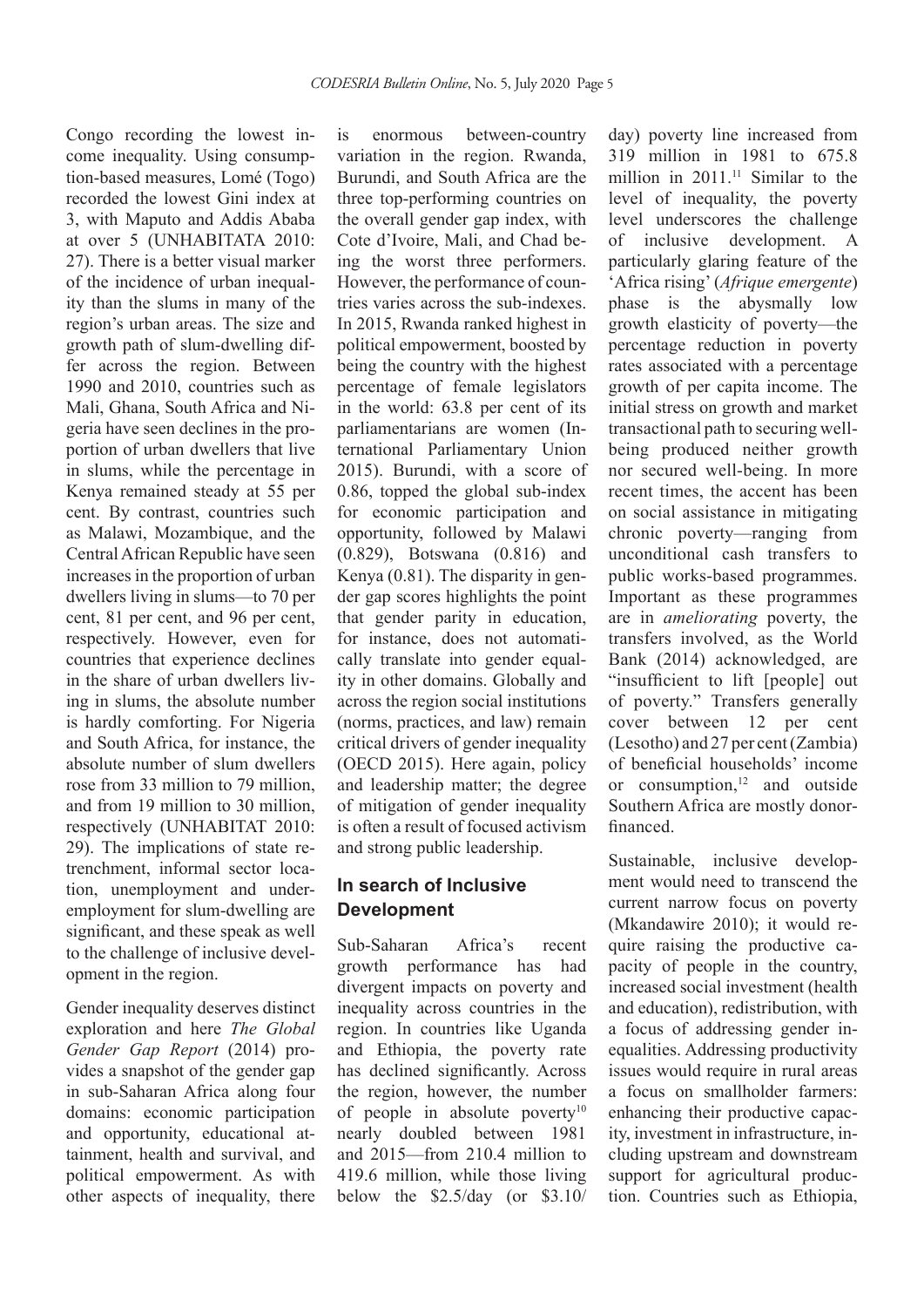Uganda, and Rwanda that managed to match economic growth with poverty reduction, as Arndt *et al.* (2016) noted, paid attention to improving smallholder farmers' productivity. The industrialisation strategies would need to address multiple tasks at the same time: linking agricultural produce with intermediate industries, labourintensive manufacturing sectors that expand employment with a focus on decent work. The expansion of employment opportunities will need to focus on reducing employment informality, upgrading informal sector production capacity, and linking them to larger production enterprises. Exploiting national and regional markets is the first step in what would be an extended journey in assessing the global market. Connected to the above will be a renewed emphasis on social investment in health and education, broad and gradual extension of social protection coverage, with a focus on universalism. These would require vastly enhanced state capacity for planning, coordination, and implementation.

The idea that geography or genetics predisposes towards abysmal levels of human well-being and economic performance not only runs against human experience but fails to explain the diversity of experiences within Sub-Saharan Africa. Human agency, policy, and leadership matter in advancing inclusive development.

\* Jimi O. Adesina is Professor and Holder of the South African Research Chair in Social Policy, College of Graduate Studies, University of South Africa, City of Tshwane, South Africa (E-mail: adesij@unisa.ac.za).

#### **Notes**

- 1. An earlier version of this article was prepared for the Division of Social Policy and Development of the UN Department of Economic and Social Affairs. It was presented at an inter-agency expert group meeting on "Employment and decent work for poverty reduction, in support of the Second United Nations Decade for the Eradication of Poverty (2008-2017)" in Bangkok, Thailand (4-6 May 2016). This is a revised and updated version of the earlier paper.
- 2. *Africa Development Indicators Databank* (Online version). Available at *https://databank.worldbank.org/source/africa-development-indicators*. (Accessed 27 June 2020).
- 3. For our analysis, we have used the World Bank's *Africa Development Indicators* (ADI) database (rather than the *World Development Indicators* (WDI) database), in spite of the limitations. Primarily, the time series we need end in 2011. In contrast, the time series in WDI start in 1970, while data is available till 2018. The WDI dataset makes it difficult to differentiate sufficiently the Sub-Saharan Africa's performances across three critically distinct phases: (a) 1960 and the late 1970s, (b) the lost decades of 1980 to 2000, and (c) the period since 2000. The primary observation is that, across the three phases, the performances have an 'N' shape. This is most evident in the per capita GDP time series (Figure 2).
- 4. We use data from the *Africa Development Indicators* database for Figure 1 because of the missing data for the period before 1976 in the *World Development Indicators* database.
- 5. *Africa Development Indicators* Databank (Online version). Available at https://databank.worldbank.org/source/africa-development-indicators. (Accessed 27 June 2020).
- 6. This section draws in part on Adesina (2016. 'Inequality in Sub-Saharan Africa: domains and drivers'), prepared for the ISSC *World Social Science Report 2016*.
- 7. The Global Wealth Databook (2015) covers 52 African countries, 47 of which are in sub-Saharan Africa.
- 8. Asia-Pacific minus China and India.
- 9. Three doses of diphtheria-tetanus-pertussis vaccine.
- 10. \$1.25/day or \$1.90 from October 2015.
- 11. World Bank Poverty and Equity Database. Available at: http:// povertydata.worldbank.org/ poverty/region/SSF. (Accessed 27-06-2020).
- 12. Malawi Social Cash Transfer Program Baseline Evaluation Report  $(2014)$ .

#### **References**

- Adedeji, A., 2002, "From the Lagos Plan of Action to the New Partnership for African Development and from the Final Act of Lagos to the Constitutive Act: Whither Africa?" In Peter Anyang' Nyong'o, Asghedech Ghirmazion and Davider Lamba (eds.) *New Partnership for Africa's Development: A New Path?* Nairobi: Heinrich Böll Foundation.
- Adesina, J., 2006, "Development and the Challenge of Poverty: NE-PAD, post-Washington Consensus and Beyond." In J Adesina, Y. Graham, and A. Olukoshi (eds) *Africa & Development Challenges in the New Millennium*. London: Zed Books.
- African Development Bank, 2015, Data Portal, http://dataportal.afdb. org/DataQuery.aspx (Accessed 20 November 2015).
- African Union, 2015, *AGENDA 2063: Framework Document*. (September 2015), Addis Ababa: AU.